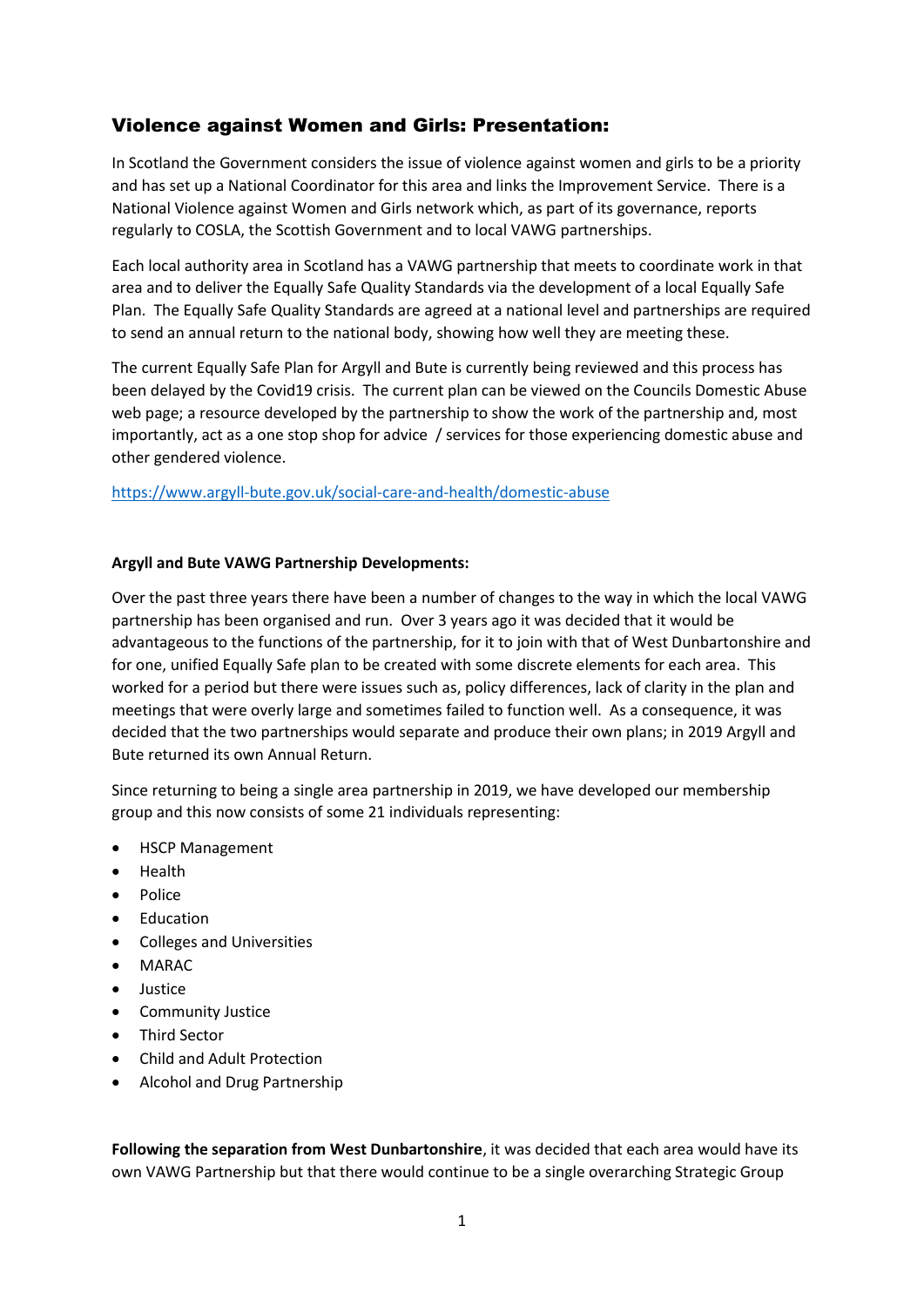covering both areas. This operated for a few months and was chaired by the Police; however at the end of 2019 it was decided that this should be concluded. Policy and planning differences meant that separate strategic groups for each area were considered more appropriate. Before a strategic group could be set up for Argyll and Bute the Covid19 crisis arrived and it was decided that, for this period, the strategic function would be covered by the Chief Officers Group; Public Protection (COGPP) and this remains the case today.

**Under normal circumstances the VAWG partnership meets on a quarterly basis** with additional meetings taking place for subgroups relating to Training and Communications. Members have delivered training, including Awareness Raising and Human Trafficking. This remains an under resourced area and we hope to obtain funds to further develop Routine Enquiry and knowledge of Safe and Together. We will be seeking funds for a 3 year Training Plan via a Developing Equally Safe bid. Other groups just starting up are "Working with Perpetrators" and "Prevention".

Meetings are chaired by a Coordinator (Mandy Sheridan) who also links to the National Partnership, manages and circulates information for partnership members, acts as a connection between partners, facilitates annual returns, plan reviews etc. and coordinates work on key areas such as the 16 Days of Action in November and December. Administration is assisted by meetings being minuted by the P.A. for the Head of Children's Services. The Lead for the Partnership is Shona Williams, Senior Manager for Justice Services. Violence against Women and Girls comes under the heading of Justice Services, along with Community Justice, MARAC, ADP, Adult and Youth Justice.

**A development of major importance in the last two years has been the introduction of Multi Agency Risk Assessment Conference's (MARAC)** in the Argyll and Bute area; developed by Coordinator Tracy Watson. The main aim of the MARAC is to reduce the risk of serious harm or homicide for a victim of domestic abuse and to increase the safety, health and wellbeing of victims and their children. In a MARAC, representatives from local statutory and voluntary agencies will meet to discuss the highest risk victims and perpetrators of domestic abuse in their area. Information about the risk faced by those victims, the risk posed by the domestic abuse perpetrators, the actions needed to ensure safety and the resources available locally to do so are shared and used to create a risk management plan involving several or all of the partner agencies.

## **The VAWG Partnership during Covid19:**

At the beginning of the covid19 emergency it was decided that partnership meetings would take place online, on a fortnightly basis. This allowed for:

- Members to share information and get updates from other members;
- The meeting to act as a conduit for information from the Council, Health Board, National Bodies (National VAWG Network, COSLA, Govt. etc.) to members;
- Link members together to work on key issues, for example how best to access emergency funding from the Scottish Government or matters relating to PPE;
- Link members together to help resolve key issues, for example Housing with front line services with regards to assisting people made homeless due to domestic abuse. In Argyll and Bute there is only one source of refuge accommodation, run by Women's Aid. However this has shared facilities and hence, during covid19, could only be used by one family at a time;
- The development and putting out of media messages / posters etc. to ensure that women seeking assistance would know quickly how and where to source it;